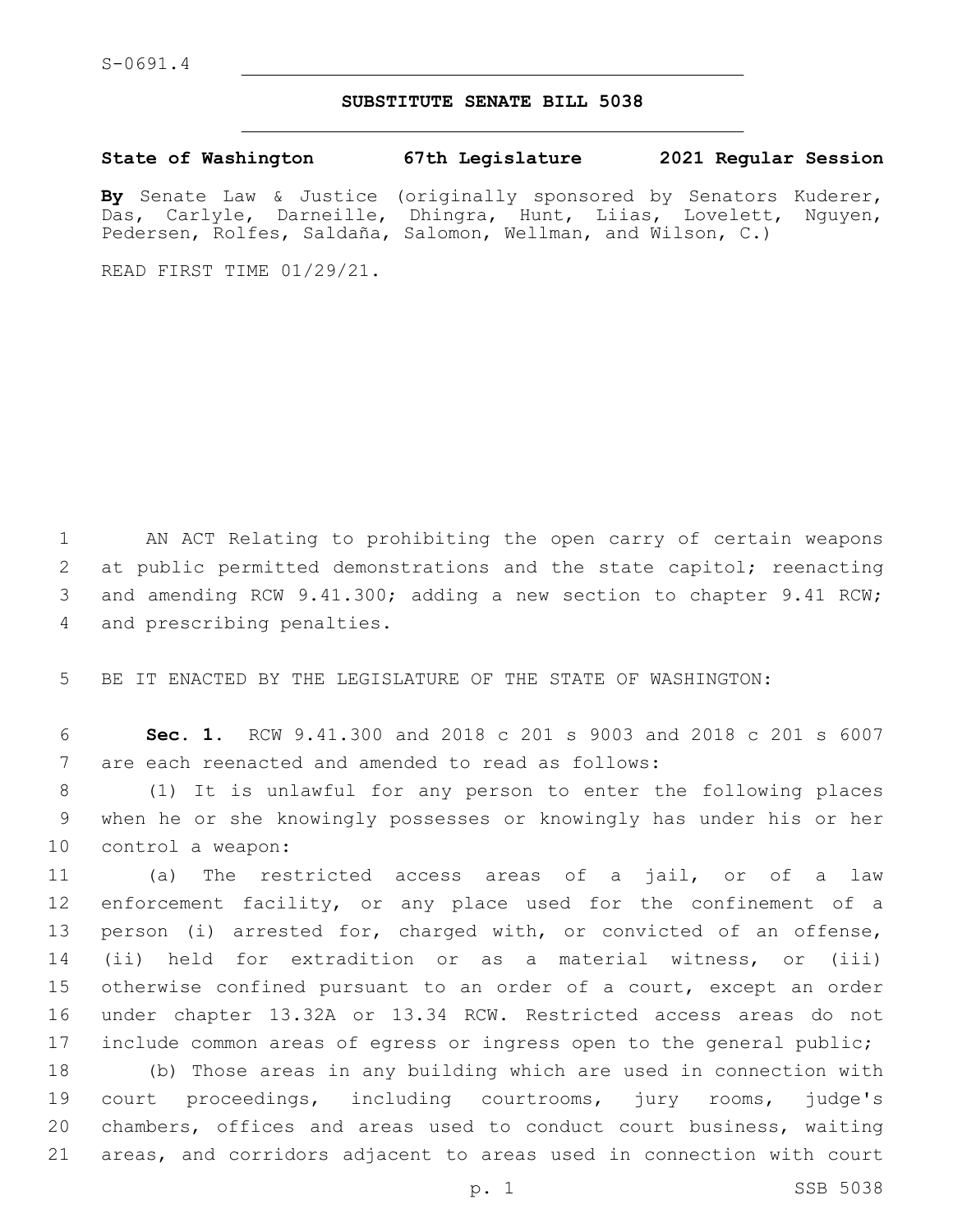proceedings. The restricted areas do not include common areas of ingress and egress to the building that is used in connection with court proceedings, when it is possible to protect court areas without restricting ingress and egress to the building. The restricted areas shall be the minimum necessary to fulfill the objective of this 6 subsection  $(1)$   $(b)$ .

 For purposes of this subsection (1)(b), "weapon" means any firearm, explosive as defined in RCW 70.74.010, or any weapon of the kind usually known as slungshot, sand club, or metal knuckles, or any knife, dagger, dirk, or other similar weapon that is capable of causing death or bodily injury and is commonly used with the intent 12 to cause death or bodily injury.

 In addition, the local legislative authority shall provide either a stationary locked box sufficient in size for pistols and key to a weapon owner for weapon storage, or shall designate an official to receive weapons for safekeeping, during the owner's visit to restricted areas of the building. The locked box or designated official shall be located within the same building used in connection with court proceedings. The local legislative authority shall be liable for any negligence causing damage to or loss of a weapon either placed in a locked box or left with an official during the owner's visit to restricted areas of the building.

 The local judicial authority shall designate and clearly mark those areas where weapons are prohibited, and shall post notices at each entrance to the building of the prohibition against weapons in 26 the restricted areas:

 (c) The restricted access areas of a public mental health facility licensed or certified by the department of health for inpatient hospital care and state institutions for the care of the mentally ill, excluding those facilities solely for evaluation and treatment. Restricted access areas do not include common areas of 32 egress and ingress open to the general public;

 (d) That portion of an establishment classified by the state 34 liquor and cannabis board as off-limits to persons under ((twenty-35  $\theta$ ene)) 21 years of age; or

 (e) The restricted access areas of a commercial service airport designated in the airport security plan approved by the federal transportation security administration, including passenger screening checkpoints at or beyond the point at which a passenger initiates the screening process. These areas do not include airport drives, general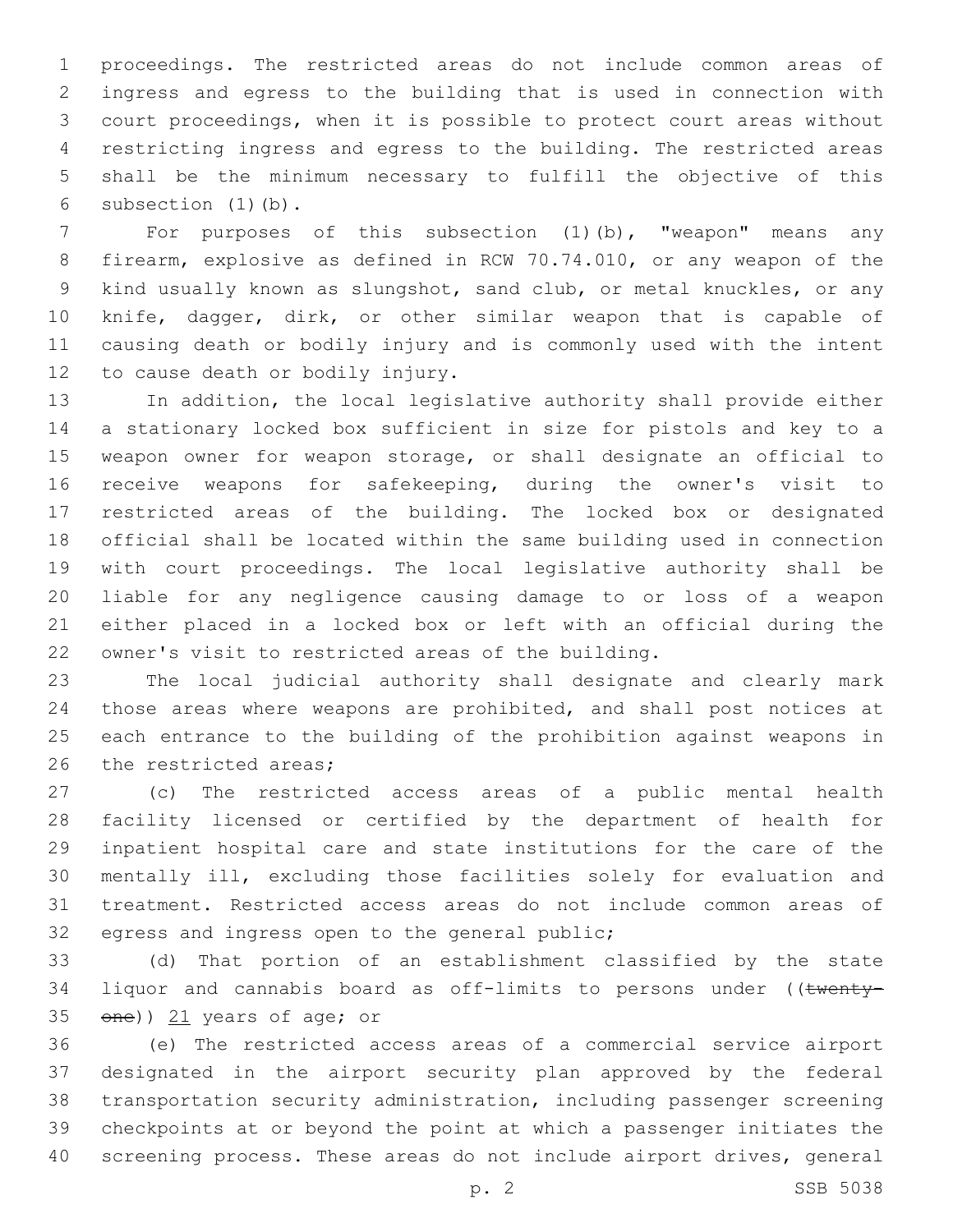parking areas and walkways, and shops and areas of the terminal that are outside the screening checkpoints and that are normally open to unscreened passengers or visitors to the airport. Any restricted access area shall be clearly indicated by prominent signs indicating that firearms and other weapons are prohibited in the area.

 (2)(a) Unless exempted in (c) of this subsection, it is unlawful for any person to knowingly open carry a firearm or any weapon as described in this chapter while participating in or attending any permitted demonstration being held at a public place. This subsection (2)(a) applies whether the person carries the weapon on his or her person or in a vehicle.

 (b) It is unlawful for any person to knowingly open carry a 13 firearm or any weapon within 250 feet of a permitted demonstration at 14 a public place after a duly authorized state or local law enforcement officer advises the person of the permitted demonstration and directs 16 the person to leave until he or she no longer possesses or controls a weapon. This subsection (2)(b) does not apply to any person possessing or controlling any weapon inside a private dwelling, building, or structure.

 (c) Duly authorized federal, state, and local law enforcement 21 officers and personnel are exempt from the provisions of this section when carrying a firearm in conformance with their employing agency's 23 policy, or any member of the armed forces of the United States or the state of Washington in the discharge of official duty or traveling to or from official duty.

26 (d) For purposes of this subsection, the following definitions apply:

 (i) "Permitted demonstration" means conduct by one or more persons communicating or expressing views or grievances which has the effect, intent, or likelihood of attracting a crowd. "Permitted demonstration" includes, but is not limited to, a march, rally, vigil, sit-in, or picketing. "Permitted demonstration" does not include casual use of property by visitors or tourists which does not have an intent or likelihood of attracting a crowd.

 (ii) "Public place" means any site accessible to the general public for business, entertainment, or other lawful purpose. A "public place" includes, but is not limited to, the front, immediate area, or parking lot of any store, shop, restaurant, tavern, shopping 39 center, or other place of business; any public building, its grounds,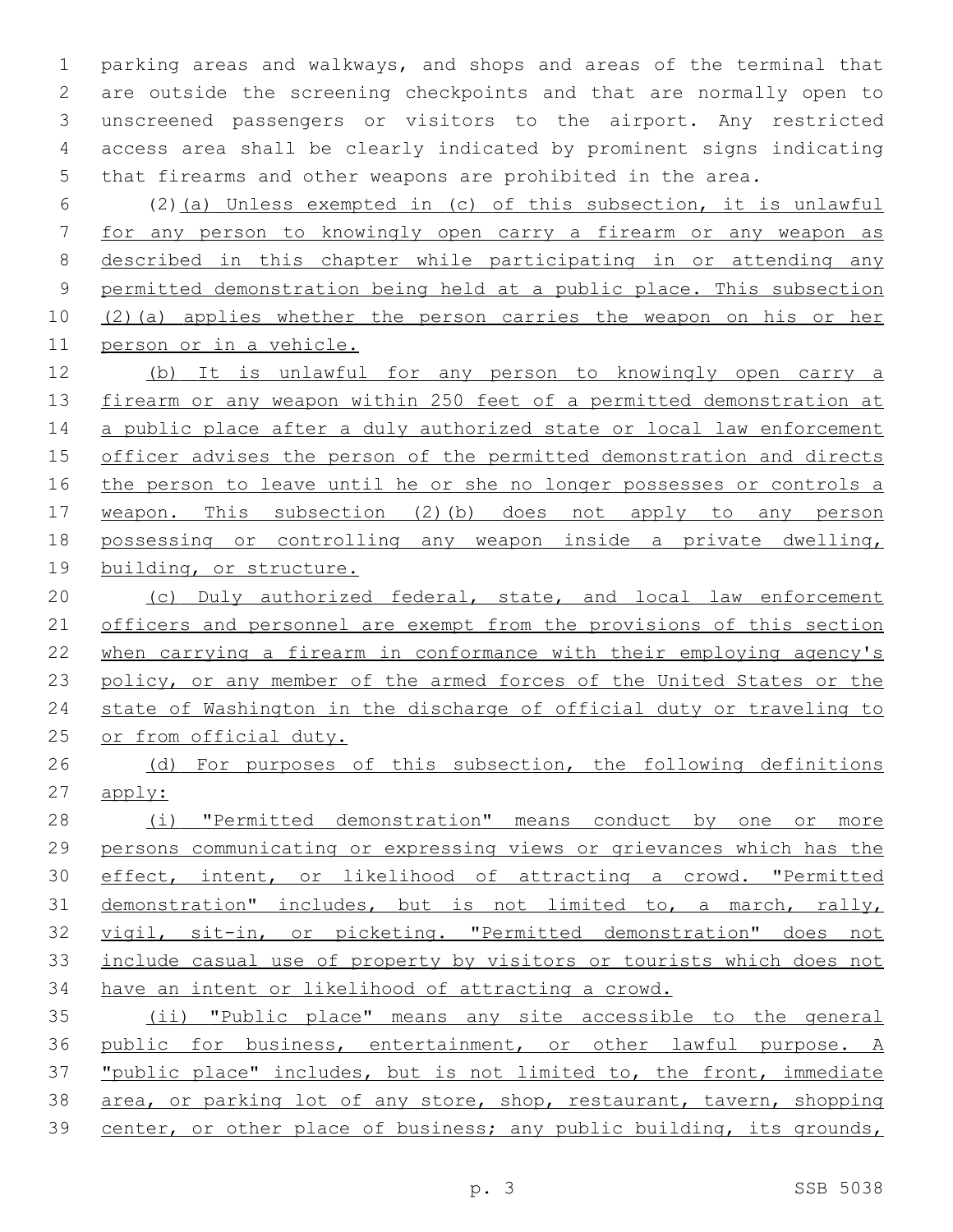1 or surrounding area; or any public parking lot, street, right-of-way, 2 sidewalk, public park, or other public grounds.

 (3) Cities, towns, counties, and other municipalities may enact laws and ordinances:4

 (a) Restricting the discharge of firearms in any portion of their respective jurisdictions where there is a reasonable likelihood that humans, domestic animals, or property will be jeopardized. Such laws and ordinances shall not abridge the right of the individual guaranteed by Article I, section 24 of the state Constitution to bear 10 arms in defense of self or others; and

 (b) Restricting the possession of firearms in any stadium or 12 convention center, operated by a city, town, county, or other municipality, except that such restrictions shall not apply to:

 (i) Any pistol in the possession of a person licensed under RCW 9.41.070 or exempt from the licensing requirement by RCW 9.41.060; or (ii) Any showing, demonstration, or lecture involving the 17 exhibition of firearms.

 $((+3+))$   $(4)$  (a) Cities, towns, and counties may enact ordinances restricting the areas in their respective jurisdictions in which firearms may be sold, but, except as provided in (b) of this subsection, a business selling firearms may not be treated more restrictively than other businesses located within the same zone. An ordinance requiring the cessation of business within a zone shall not have a shorter grandfather period for businesses selling firearms 25 than for any other businesses within the zone.

 (b) Cities, towns, and counties may restrict the location of a 27 business selling firearms to not less than  $($  (five hundred))  $\frac{500}{2}$  feet from primary or secondary school grounds, if the business has a storefront, has hours during which it is open for business, and posts advertisements or signs observable to passersby that firearms are available for sale. A business selling firearms that exists as of the 32 date a restriction is enacted under this subsection  $((+3+))$   $(4)$  (b) 33 shall be grandfathered according to existing law.

 ( $(44)$ ) (5) Violations of local ordinances adopted under 35 subsection  $((+2+))$   $(3)$  of this section must have the same penalty as 36 provided for by state law.

 ( $(\overline{(+5+})$ )  $(6)$  The perimeter of the premises of any specific location covered by subsection (1) of this section shall be posted at reasonable intervals to alert the public as to the existence of any law restricting the possession of firearms on the premises.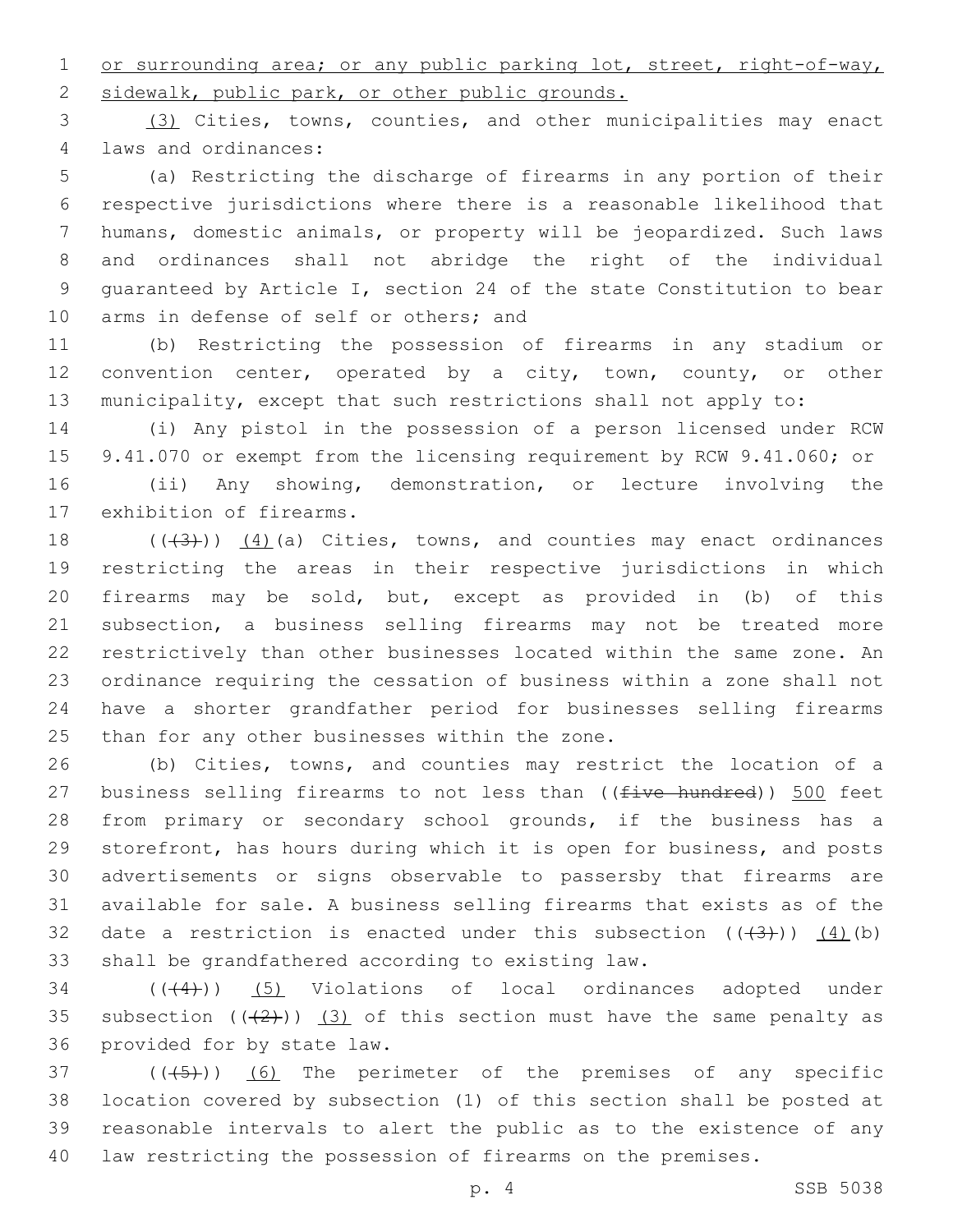1 (((6))) (7) Subsection (1) of this section does not apply to:

 (a) A person engaged in military activities sponsored by the federal or state governments, while engaged in official duties;

 (b) Law enforcement personnel, except that subsection (1)(b) of this section does apply to a law enforcement officer who is present at a courthouse building as a party to an action under chapter 10.14, 10.99, or 26.50 RCW, or an action under Title 26 RCW where any party has alleged the existence of domestic violence as defined in RCW 9 26.50.010; or

(c) Security personnel while engaged in official duties.

 $((+7+))$   $(8)$  Subsection  $(1)(a)$ ,  $(b)$ ,  $(c)$ , and  $(e)$  of this section does not apply to correctional personnel or community corrections 13 officers, as long as they are employed as such, who have completed government-sponsored law enforcement firearms training, except that subsection (1)(b) of this section does apply to a correctional employee or community corrections officer who is present at a courthouse building as a party to an action under chapter 10.14, 10.99, or 26.50 RCW, or an action under Title 26 RCW where any party has alleged the existence of domestic violence as defined in RCW 20 26.50.010.

 $(1)$  (((48))) (9) Subsection (1)(a) of this section does not apply to a person licensed pursuant to RCW 9.41.070 who, upon entering the place or facility, directly and promptly proceeds to the administrator of the facility or the administrator's designee and obtains written permission to possess the firearm while on the premises or checks his or her firearm. The person may reclaim the firearms upon leaving but must immediately and directly depart from the place or facility.

28 (((49))) (10) Subsection (1)(c) of this section does not apply to any administrator or employee of the facility or to any person who, upon entering the place or facility, directly and promptly proceeds to the administrator of the facility or the administrator's designee and obtains written permission to possess the firearm while on the 33 premises.

 $(1)$   $(11)$   $(11)$  Subsection  $(1)$   $(d)$  of this section does not apply to the proprietor of the premises or his or her employees while engaged 36 in their employment.

37 (( $(41)$ )) (12) Government-sponsored law enforcement firearms training must be training that correctional personnel and community corrections officers receive as part of their job requirement and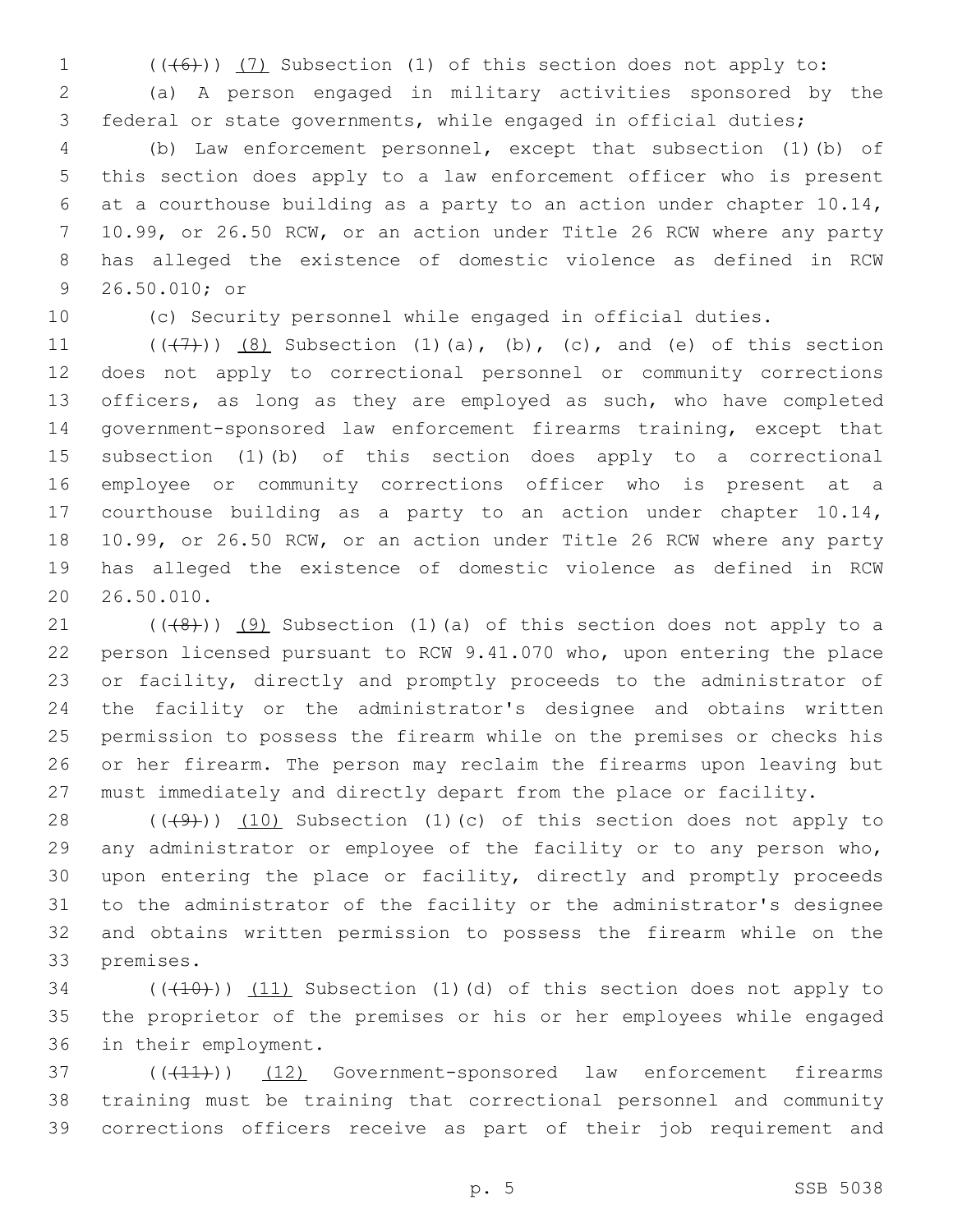reference to such training does not constitute a mandate that it be 2 provided by the correctional facility.

 $(1)$  (( $(12)$ )) (13) Any person violating subsection (1) or (2) of this 4 section is quilty of a gross misdemeanor.

5  $((+13))$   $(14)$  "Weapon" as used in this section means any firearm, explosive as defined in RCW 70.74.010, or instrument or weapon listed 7 in RCW 9.41.250.

 NEW SECTION. **Sec. 2.** A new section is added to chapter 9.41 RCW 9 to read as follows:

 (1) Unless exempt under subsection (4) of this section, it is unlawful for any person to knowingly open carry a firearm or other weapon described in this chapter on the west state capitol campus grounds, in any buildings on the state capitol grounds, in any state legislative office, or at any location of a public legislative 15 hearing or meeting during the hearing or meeting.

 (2) "Buildings on the state capitol grounds" means the following buildings located on the state capitol grounds, commonly known as Legislative, Temple of Justice, John L. O'Brien, John A. Cherberg, Irving R. Newhouse, Joel M. Pritchard, Helen Sommers, Insurance, Governor's mansion, Visitor Information Center, Carlyon House, Ayer House, General Administration, 1500 Jefferson, James M. Dolliver, Old Capitol, Capitol Court, State Archives, Natural Resources, Office Building #2, Highway-License, Transportation, Employment Security, Child Care Center, Union Avenue, Washington Street, Professional 25 Arts, State Farm, and Powerhouse buildings.

 (3) "West state capitol campus grounds" means areas of the campus 27 south of Powerhouse Rd. SW, south of Union Avenue SW as extended westward to Powerhouse Rd. SW, west of Capitol Way, north of 15th Avenue SW between Capitol Way S. and Water Street SW, west of Water Street between 15th Avenue SW and 16th Avenue SW, north of 16th Avenue SW between Water Street SW and the east banks of Capitol Lake, 32 and east of the banks of Capitol Lake.

 (4) Duly authorized federal, state, or local law enforcement officers or personnel are exempt from this section when carrying a firearm in conformance with their employing agency's policy, or any member of the armed forces of the United States or the state of Washington in the discharge of official duty or traveling to or from 38 official duty.